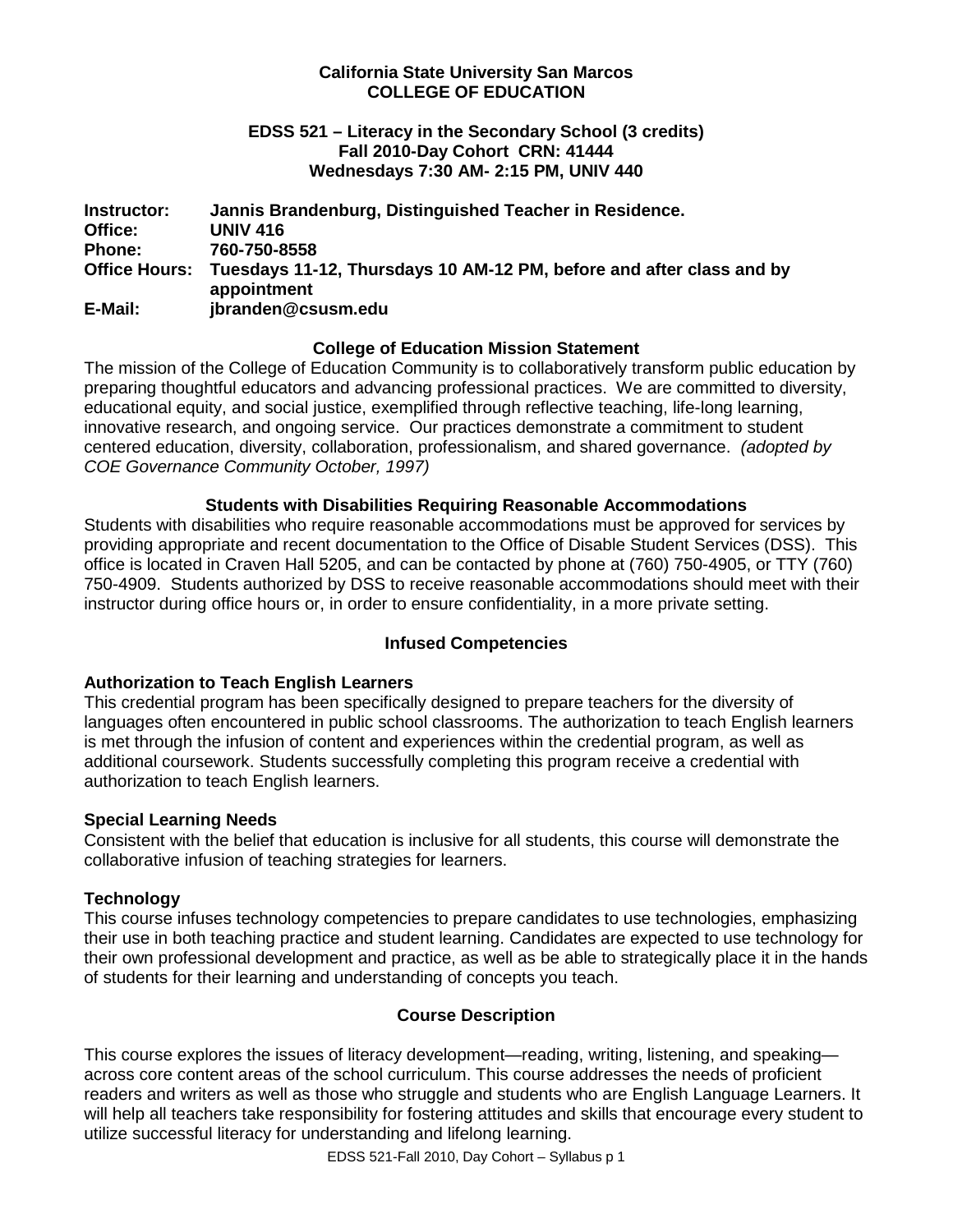# **Course Pre-requisite:**

Admission to the Single Subject/CLAD Teacher Credential program.

# **Teacher Performance Expectation Competencies**

This course is designed to help teachers seeking the Single Subject Credential to develop the skills, knowledge, and attitudes necessary to assist schools and district in implementing an effective program for all students. The successful candidate will be able to merge theory and practice in order to realize a comprehensive and extensive educational program for all students. The following TPE's are addressed in this course:

## **Primary Emphasis**

TPE 4 - Making Content Accessible TPE 3 - Interpretation and Use of Assessments

## **Also Emphasized:**

TPE 6c - Developmentally Appropriate Practices in Grades 9 -12

- TPE 2 Monitoring Student Learning During Instruction
- TPE 5 Student Engagement
- TPE 7 Teaching English Language Learners
- TPE 8 Learning about Students
- TPE 9 Instructional Planning
- TPE 11 Social Environment
- TPE 12 Professional, Legal, and Ethical Obligation
- TPE 13- Professional Growth
- TPE 14 Educational Technology
- TPE 15 Social Justice and Equity

## **California Teacher Performance Assessment (CalTPA)**

Beginning July 1, 2008 all California credential candidates must successfully complete a stateapproved system of teacher performance assessment (TPA), to be embedded in the credential program of preparation. At CSUSM this assessment system is called the CalTPA or the TPA for short.

To assist your successful completion of the TPA a series of informational seminars are offered over the course of the program. TPA related questions and logistical concerns are to be addressed during the seminars. Your attendance to TPA seminars will greatly contribute to your success on the assessment.

Additionally, COE classes use common pedagogical language, lesson plans (lesson designs), and unit plans (unit designs) in order to support and ensure your success on the TPA and more importantly in your credential program

**Core Principles and Essential Questions** we will pursue throughout the course:

- 1. Reading Processes: Literacy processes and factors that affect reading development and proficiency are complex.
	- How do elements of the reading process influence skilled or proficient reading?
	- What is the role of metacognition during the reading process?
	- What role does background knowledge play in reading?
	- How do teachers incorporate their knowledge of reading theories and processes into content lessons?
- 2. Comprehension and Content Learning: Comprehension and content learning are increased through vocabulary development, and writing, listening, discussion, and reading texts.
	- How do teachers support adolescents' reading fluency, comprehension, and content learning?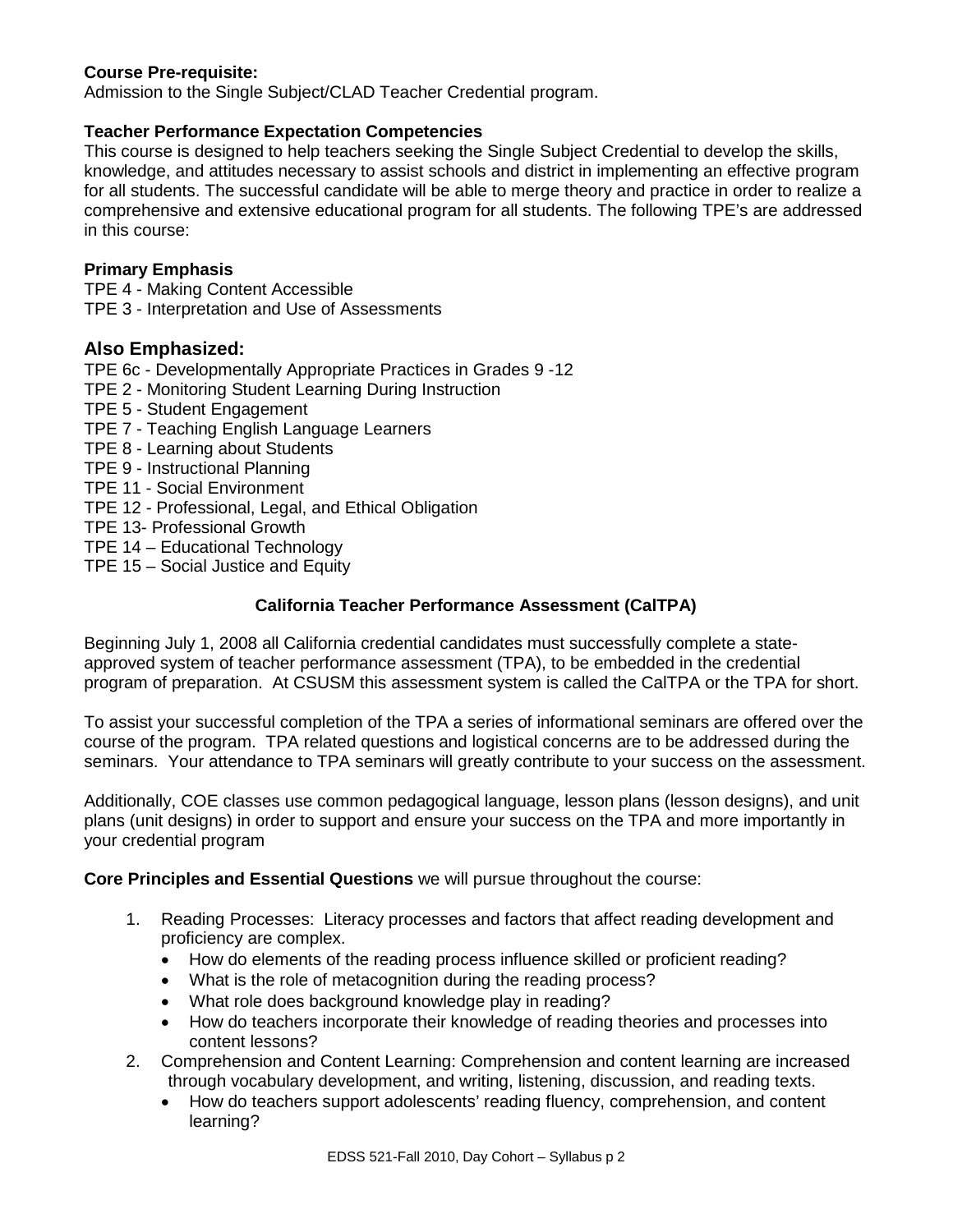- How do teachers support comprehension of content text through vocabulary development?
- How do teachers use writing in various genres to help adolescents understand nonfiction texts, including informational and expository texts?
- How do teachers use discussion and instructional conversations to support reading comprehension?
- 3. Adolescent Literacy: Proficient adolescent readers engage in reading texts critically and deeply.
	- Given what we know about who adolescents are, how they learn, and what they read, how do teachers motivate them to engage meaningfully with text?
	- How do teachers draw on adolescents' multiple literacies to create a foundation for academic literacy?
	- How do teachers use critical literacy to deepen adolescents' comprehension of multiple texts?
	- How can teachers create classroom environments that facilitate the social interaction necessary for adolescents' literacy development?
- 4. Assessment: Informal and formal literacy assessments guide effective secondary content instruction.
	- How do content teachers use literacy assessments to determine their students' reading and writing abilities, backgrounds, and interests?
	- How do teachers use informal and formal assessment findings to guide the design and implementation of content lessons?
	- How do teachers select and evaluate the appropriateness of texts for their particular students?
	- When and how should teachers refer students to a reading specialist or for special education services?
- 5. Differentiation: Adolescents learn most effectively when instruction addresses their academic, linguistic, and cultural needs and interests.
	- What is differentiated instruction?
	- How do teachers effectively differentiate instruction?
	- In what ways do teachers select and adapt texts and other content materials for students with diverse literacy needs?
	- What instructional approaches and strategies should be selected to make content accessible for all students?
- 6. Planning and Integration: Effective content lessons include the integration of literacy strategies for the purpose of content learning.
	- How do teachers use literacy strategies to promote literacy development and content learning?
	- How do teachers select and coordinate literacy strategies to support students' access to text?
	- How do teachers select and coordinate literacy strategies to help students develop into proficient writers?
	- How do teachers use literacy strategies to foster metacognition and critical thinking in their students?

# **Required Texts**

Fisher, D. & Frey, N. (2008). *Improving adolescent literacy: strategies at work.* (2<sup>nd</sup> ed). Pearson, Merrill, Prentice Hall: Upper Saddle River, NJ.

Any textbook that is used to teach your content area to middle or high school students. Check your school sites, teacher friends, student friends, etc. for borrowing rights. Let the instructor know if you are having trouble finding a textbook.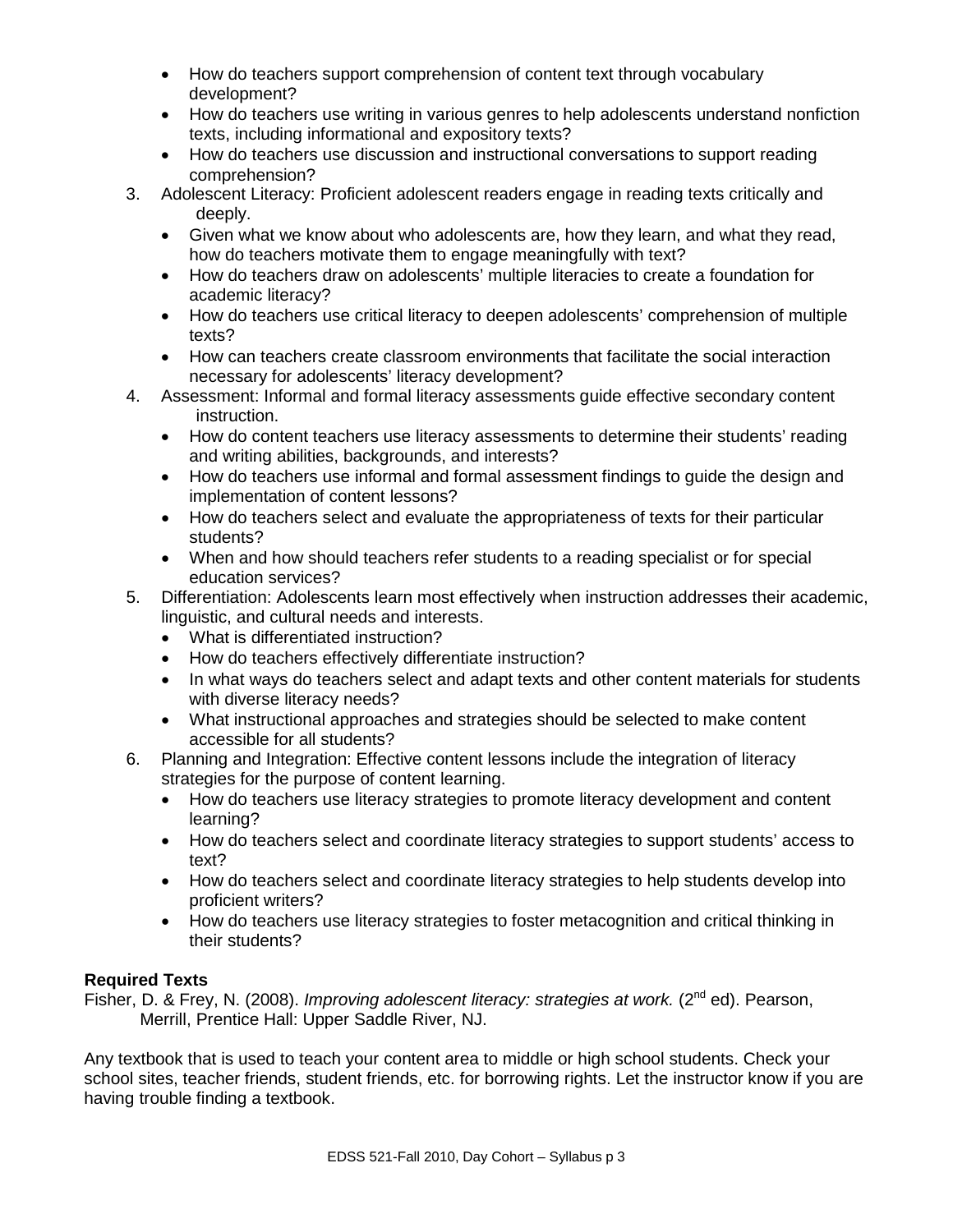## **All University Writing Requirement**

Every course at the university must have a writing requirement of at least 2500 words. This will be met through written responses in assignment required such as assessments, lessons plans, reading and reflections.

## **CSUSM Academic Honesty Policy**

"Students will be expected to adhere to standards of academic honesty and integrity, as outlined in the Student Academic Honesty Policy. All written work and oral presentation assignments must be original work. All ideas/materials that are borrowed from other sources must have appropriate references to the original sources. Any quoted material should give credit to the source and be punctuated with quotation marks.

Students are responsible for honest completion of their work including examinations. There will be no tolerance for infractions. If you believe there has been an infraction by someone in the class, please bring it to the instructor's attention. The instructor reserves the right to discipline any student for academic dishonesty in accordance with the general rules and regulations of the university. Disciplinary action may include the lowering of grades and/or the assignment of a failing grade for an exam, assignment, or the class as a whole."

Incidents of Academic Dishonesty will be reported to the Dean of Students. Sanctions at the University level may include suspension or expulsion from the University.

#### **Plagiarism:**

As an educator, it is expected that each student will do his/her own work, and contribute equally to group projects and processes. Plagiarism or cheating is unacceptable under any circumstances. If you are in doubt about whether your work is paraphrased or plagiarized see the Plagiarism Prevention for Students website [http://library.csusm.edu/plagiarism/index.html.](http://library.csusm.edu/plagiarism/index.html) If there are questions about academic honesty, please consult the University catalog.

#### **Electronic Communication Protocol:**

Electronic correspondence is a part of your professional interactions. If you need to contact the instructor, e-mail is often the easiest way to do so. E-mail and on-line discussions are a very specific form of communication, with their own nuances and etiquette. Please be mindful of courtesies and limitations with regard to professional e-mail, on-line discussion messages you send to your colleagues, to faculty members in the College of Education, or to persons within the greater educational community. All electronic messages should be crafted with professionalism and care. A guiding principle when writing an email is to assume that everyone in your school district will be reading it, including your principal.

It is my intention to respond to all received e-mails in a timely manner, but please be patient, especially when posting queries or sending emails on weekends and holidays, late at night, or early in the morning. If you have a multifaceted question or issue, please visit during office hours, make an appointment, or you may always call me as well.

#### **Classroom Courtesy:**

- Please turn off or silence your cellular phones.
- If you choose to bring food, please make sure that it does not interfere with presentations, your participation or instruction.
- Please refrain from having private conversations during class.
- Please refrain from texting and engaging in computer games during class.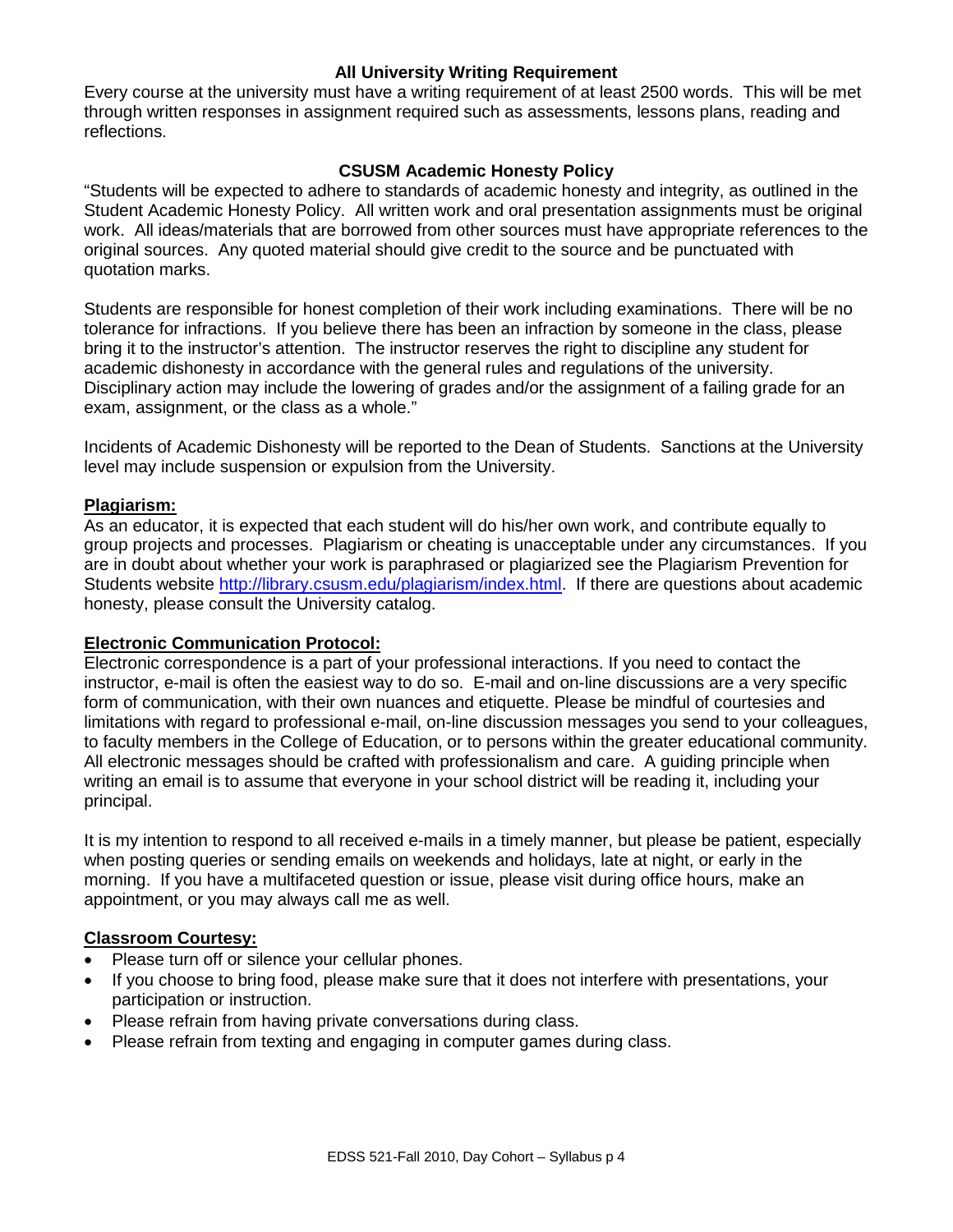# **Attendance:**

This course and teaching in general are participatory; therefore, your attendance and participation are important. Students are encouraged and **expected** to attend all sessions during the course, Teachers do not arrive late, leave early, or leave their class during the day. Absences and late arrivals/early departures will affect the final grade much as it would affect evaluation in the work place. The College of Education attendance policy states, "At a minimum, students must attend more than 80% of class time, or s/he may not receive a passing grade for the course at the discretion of the instructor. Individual instructors may adopt more stringent attendance requirements." Should you have extenuating circumstances, please contact the instructor prior to class. If you miss one session or leave early or arrive late for more than 3 sessions, you cannot receive a grade of A. If you miss two or more class sessions you cannot pass the class.

## **Assigned Readings:**

The class readings are an extremely important part of the class. Students are expected to complete the assigned readings prior to the class session in which they are noted.

## **Assignments**

**Learning Guide for Single Subject Credential program Handbook:** Please use the handout that you received at Orientation regarding the Single Subject Credential Program Handbook.

**Responses to Reading:** Assigned reading and the accompanying reader responses are to be completed before class and posted on Moodle prior to the beginning of class, unless otherwise noted. **You will not be able to post your response or receive credit after class begins.** You will need to bring a copy of your reading response to class for a reference during discussions. For each class session there will be a discussion or other activity based on information from the reading, for which everyone is expected to knowledgeably participate. To support the reading and learning each week, we will try a different strategy designed to "hold your thinking." The strategies will come from your texts. **(Supports all principles)**

**Literacy Autobiography:** The literacy autobiography is a chance for you to *reflect* upon and consider the implications of your own literacy history, both in and out of school. This constitutes a set of ideas about the nature of literacy and your ability to understand the teaching of it. **(Principles 1, 3)**

**Self Assessment on Teacher Dispositions:** Professionalism is an essential focus of the credential program. Awareness of your own behaviors is the road to growth as you learn all aspects of your chosen profession. Please complete a self assessment at the end of the first half of the semester. Download the dispositions self evaluation form from the Teacher Candidate Handbook forms section on the COE website. This should be word processed for submission. (TPE 13)

*Teacher education is a professional preparation program. Students will be expected to adhere to standards of dependability, academic honesty and integrity, confidentiality, and writing achievement. Because it is important for teachers to be able to effectively communicate their ideas to students, colleagues, parents, and administrators, writing that is original, clear and error-free is a priority in the College of Education.* 

**Content Literacy Lesson Design (Critical Assessment Task)**: Using an appropriate reading selection from your content area as the instructional focus, create a reading and writing lesson design. Use the single subject lesson design format. **Submit a paper copy of your lesson design along with a self assessment using the lesson design rubric included later in the syllabus.** Principles 2, 5, 6, and TPE 4.

**Student Case Study (Critical Assessment Task)**: A detailed description of the Case Study is included later in the syllabus. The case study involves your working closely with an adolescent who has special needs to identify his/her learning issues and preferences especially with regards to strengths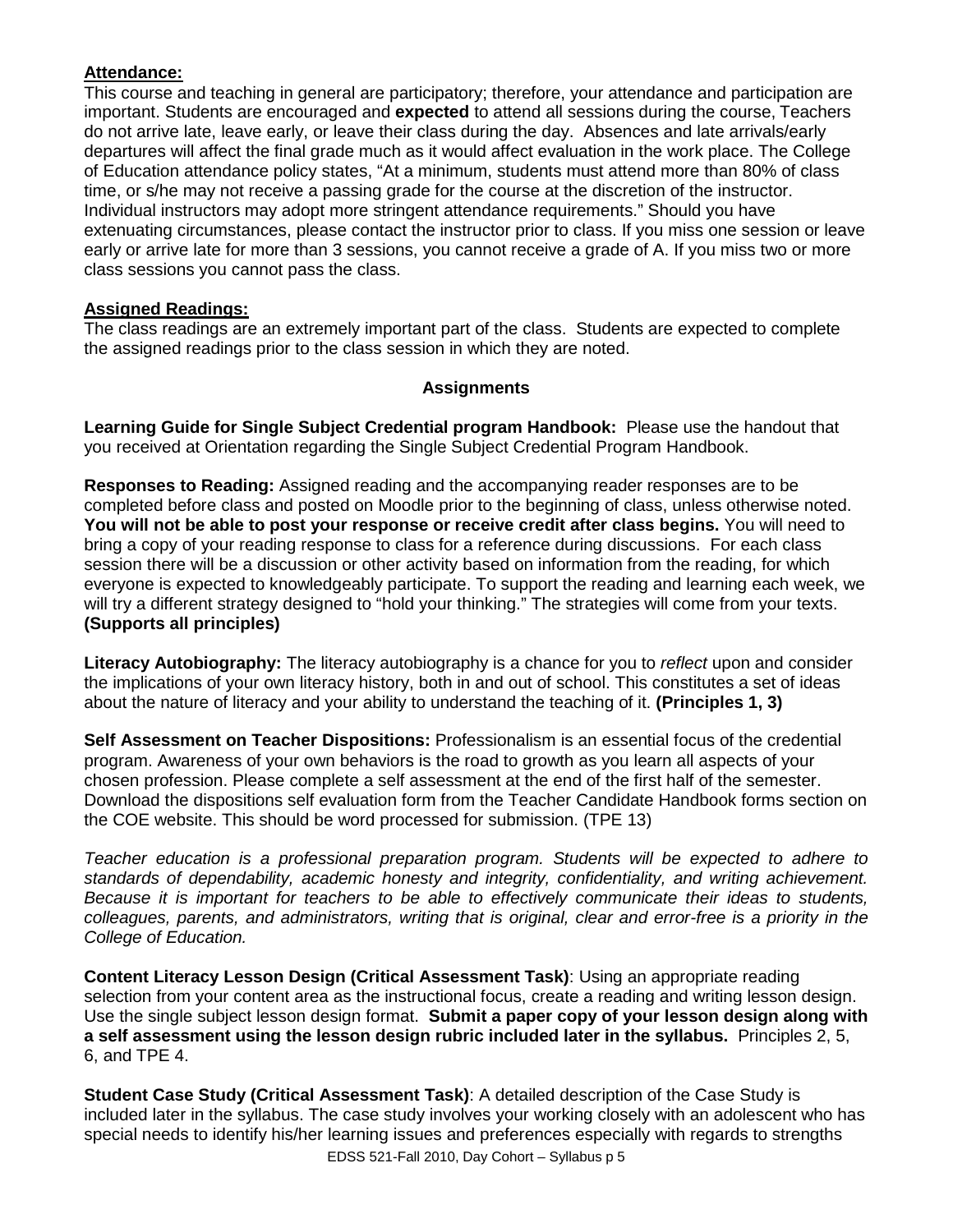and weaknesses in literacy, to develop differentiation strategies, and to reflect on the implications for your teaching. **Submit a paper copy of your Case Study along with a self assessment using the rubric included later in the syllabus.**

**(All principles) (Assists with TPA, 2, 3, 4)**

## **Reflective Essay:**

Please submit a **one to two page reflective** paper that succinctly describes what you have learned over the duration of the course. Please include personal connections, explanations as to how and why your perspective as an educator has changed, or is changing, and what you think your next steps will be in understanding the needs of students. Please focus on Social Justice and Equity as it relates to literacy. (TPE 13)

## **COURSE REQUIREMENTS AND GRADE DISTRIBUTION:**

| Responses to Reading/ Credential Handbook Learning Guide 10% |     |
|--------------------------------------------------------------|-----|
| Literacy Autobiography                                       | 10% |
| <b>Content Literacy Design</b>                               | 25% |
| <b>Student Case Study</b>                                    | 25% |
| Self Assessment on Teacher Dispositions                      | 10% |
| <b>Reflective Essay</b>                                      | 10% |
| Attendance and Participation                                 | 10% |

100%

#### **Summative Assessment Rubric/ Grade Descriptors**

**A=Exceeds Expectations:** The student consistently performs and participates in an **exemplary** manner. Each assignment receives in-depth exploration and reflection based upon research, observations and classroom implementation, when possible. All work is submitted in a professional manner using APA style when appropriate. Presentations are consistent with professional expectations, providing appropriate visual aids, appropriate handouts, and are well prepared. Professional and responsible behavior, including timely attendance and submission of assignments, are practiced in a consistent manner.

**B=Adequately Meets Expectations**: The student meets outcomes expectations in a **satisfactory** manner. Each assignment is based upon research, observations and classroom implementation, when possible. Generally, work is submitted in a professional manner using APA style when appropriate. Generally, presentations are consistent with professional expectations, providing appropriate visual aids, appropriate handouts, and are well prepared. Most of the time, professional and responsible behavior, including timely attendance and submission of assignments, are practiced in a consistent manner.

**C=Minimal Performance:** The student's skills are weak and do not meet expectations. Each assignment is based upon opinion rather than research, theory, and best practices. Reflection is shallow. Assignments are submitted without APA style, thorough proofreading and organization. The student needs a great deal of guidance. The student is consistently late with work and has classroom attendance problems.

**"D" or "F" students** fail to meet the minimum requirements of a "C." The specific grade will be determined based on rate of assignment completion, attendance, etc.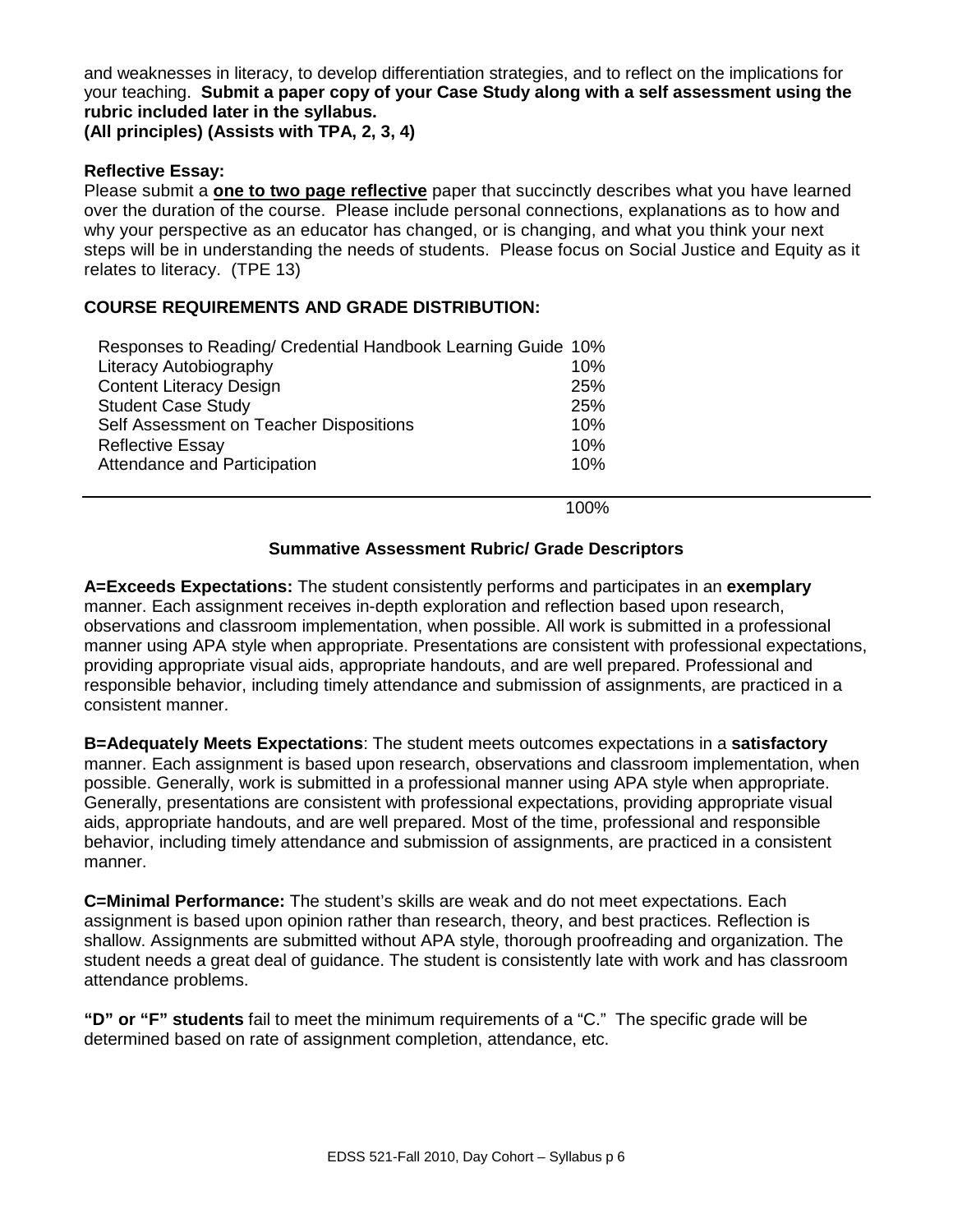## **FORMAT FOR WRITTEN ASSIGNMENTS**:

- Word processed for hard- copy assignments
- 1" margins, double- spaced, 12 point in a standard font
- Correct use of grammar, spelling and punctuation.
- Submit assignments on time (late submission = one grade reduction for each day)
- Name and date on papers (typed in)
- Written in APA format

## **NOTES**

- $\triangleright$  Students must meet the attendance requirements to be eligible for the grade described. It is a "prerequisite" for earning a particular grade.
- $\triangleright$  No assignments will be accepted after one week past the due date.
- $\triangleright$  Students falling in between grade levels will earn a + or depending on where they meet the criteria most fully.
- $\triangleright$  In order to receive a California State Teaching Credential, you must maintain a B average in your College of Education classes and receive no lower than a C+ in any one course. A grade lower than a C+ indicates serious concern about a student's readiness for a teaching credential—significant concerns exist about his/her quality of learning, quality of work, etc. If you are concerned about meeting this requirement at any time, you should talk with your instructor immediately.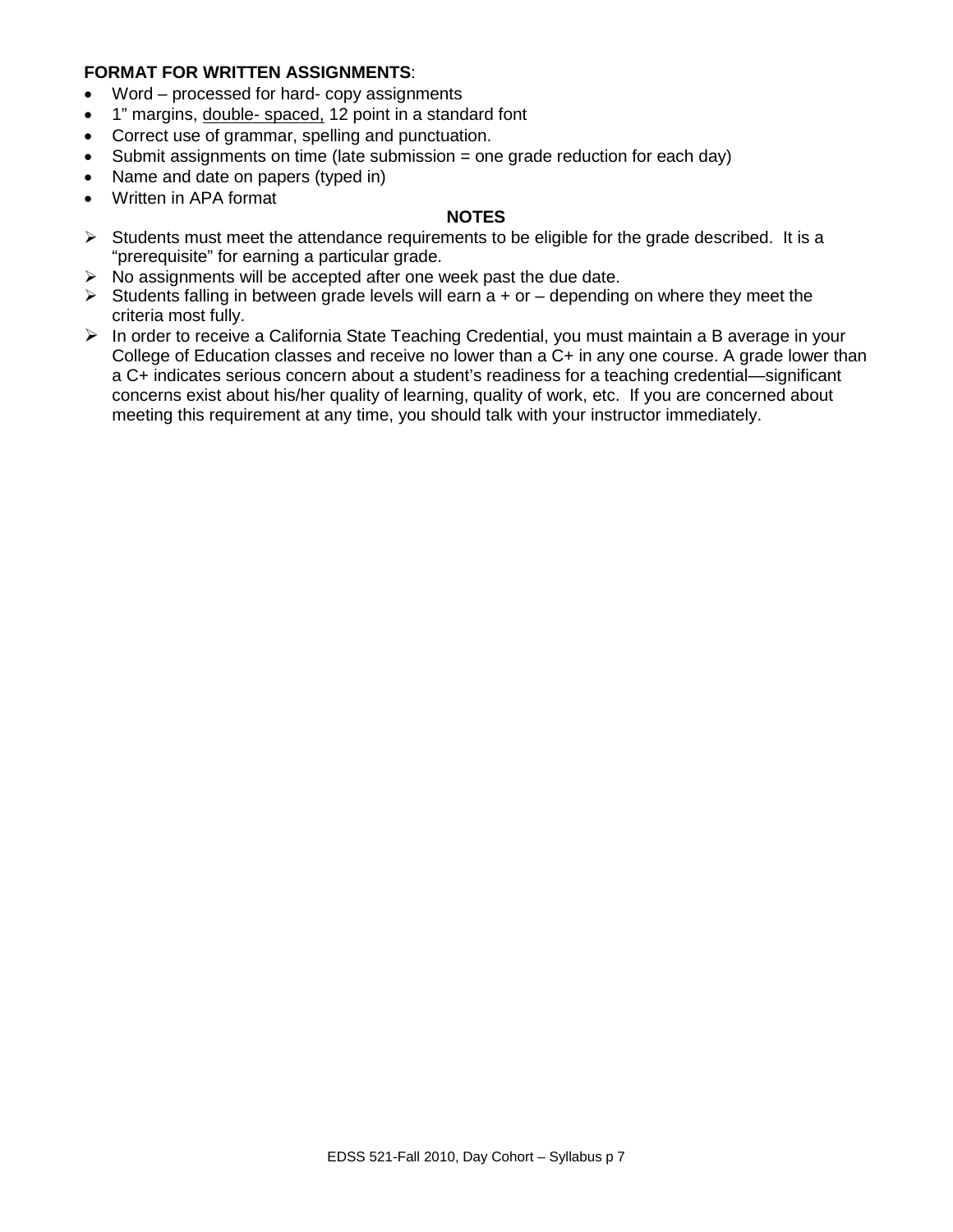# **Tentative Calendar (Subject to Change) Please bring all of your texts to class each week.**

| <b>Session</b>               | <b>Topic</b>                                                                                                                                                                                                                                                                                                               | Learning for the week/ Reading                                                                                                                                                                                                                                                                                                                                                                                                                                                             | <b>Assignment</b>                                                                                                                |
|------------------------------|----------------------------------------------------------------------------------------------------------------------------------------------------------------------------------------------------------------------------------------------------------------------------------------------------------------------------|--------------------------------------------------------------------------------------------------------------------------------------------------------------------------------------------------------------------------------------------------------------------------------------------------------------------------------------------------------------------------------------------------------------------------------------------------------------------------------------------|----------------------------------------------------------------------------------------------------------------------------------|
| Session I<br>Date:<br>9/1    | • Introductions and<br>course syllabus<br>• Literacy and content<br>teaching<br>• Narrative and<br><b>Expository text</b><br>• Literacy Practices<br>• Discuss Literacy<br>Autobiography<br><b>Adolescent Literacy</b><br>$\bullet$<br>Jigsaw                                                                              | Bring text for the course<br>$\bullet$<br>Please print out and bring a copy of the<br>article "Relearning Oil Spill Lessons"<br>Read: Fisher and Frey Chp 1& 2<br>$\bullet$<br>Online Reader: Tovani p 17-21 & 23-34<br>$\bullet$<br>Read: The Teacher dispositions document<br>$\bullet$<br>in your syllabus.<br>Please print out and bring a copy of, "What<br><b>Content-Area Teachers Should Know About</b><br>Adolescent Literacy," AND the<br>accompanying Jigsaw and SQ3R handouts. | Learning Guide for<br>Single Subject<br><b>Credential Program</b><br>Handbook-Write-up.<br>Please bring a hard<br>copy to class. |
| Session II<br>Date:<br>9/8   | • Anticipatory<br><b>Activities</b><br>Classroom<br><b>Structures</b><br>Marking the text<br>$\bullet$<br><b>Reading Processes</b><br><b>Begin Writing</b><br>Processes<br><b>Begin Vocabulary</b><br>Development                                                                                                          | Read: Fisher and Frey Chp 4<br>$\bullet$<br><b>Online Reader: Autobiography (Read this</b><br>$\bullet$<br>before you complete you Literacy<br>Autobiography)<br>Please print out and bring a copy of the<br>$\bullet$<br>article "Teenage Social Butterflies"                                                                                                                                                                                                                             | Due: Literacy<br>Autobiography<br><b>AND</b><br>Self-Assessment on<br><b>Teacher Dispositions</b>                                |
| Session III<br>Date:<br>9/15 | • Read-alouds and<br><b>Shared Readings</b><br>• Promoting<br>Comprehension<br>Charting the Text                                                                                                                                                                                                                           | Read: Fisher and Frey Chp. 5<br>$\bullet$<br><b>Online Reader:</b> Literacy in Science: A<br>$\bullet$<br><b>Natural Fit</b><br><b>Online Reader: Tovani pages 35-61</b><br>$\bullet$<br>Please print out and bring a copy of the<br>$\bullet$<br>articles: "Limiting Drug Prices," AND<br>"Reform without Drug price Limits"<br>Choose the text you will use for your<br>Literacy Lesson Design and bring it to class<br>Work on case study and lesson design                             | Due: Reading<br>Response #1 in the<br>format of a Double<br>Entry- Journal- please<br>bring hard-copy to<br>class.               |
| Session IV<br>Date:<br>9/22  | Questioning<br><b>Strategies</b><br>Writing in the<br>Margins<br>Connecting to the<br>$\bullet$<br>Text<br><b>Higher Order</b><br>$\bullet$<br><b>Thinking Skills</b><br><b>Diverse Learners</b><br>$\bullet$<br><b>Differentiation</b><br>$\bullet$<br><b>Content Reading</b><br>Planning and<br>$\bullet$<br>integration | Read: Fisher and Frey Chp 6<br><b>Online Reader: I Was Bitten By a Scorpion</b><br>Please bring in a copy of the articles: "How<br>$\bullet$<br>Many Calories Would You Like with Those<br>Fries?" AND" Pink Slip Ronald"                                                                                                                                                                                                                                                                  | Due: Reading<br>Response #2<br>Post on Moodle                                                                                    |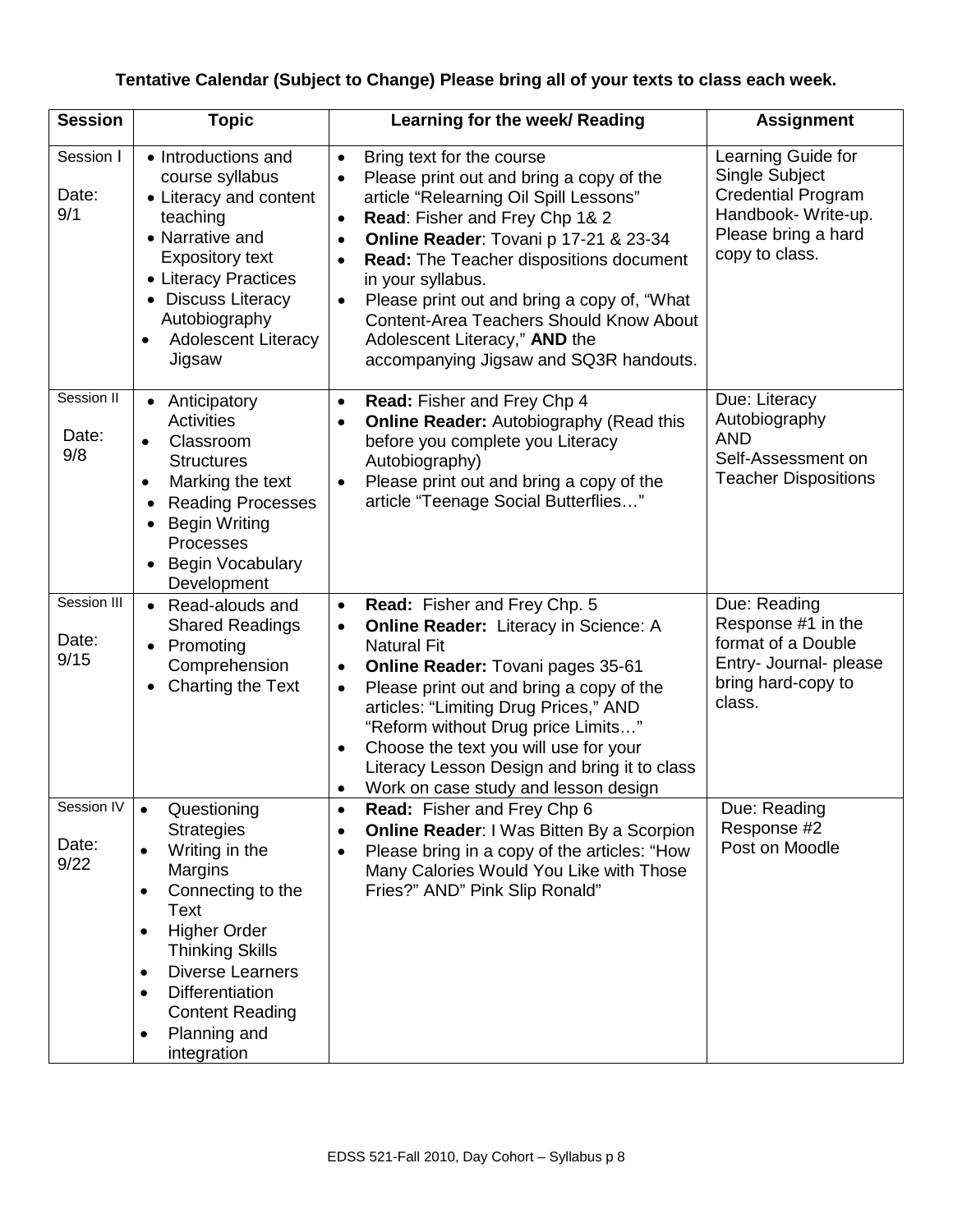| Session V<br>Date:<br>$9 - 28$<br>(Tuesday)       | • Guest Speaker:<br>Doug Fisher- Class<br>begins at 3PM.<br>Combined session<br>for both sections of<br><b>EDSS 521</b>                                                                               | <b>Guest Speaker</b><br>$\bullet$<br>Bring draft of literacy lesson design<br>$\bullet$<br>There will be no class meeting on<br><b>Wednesday, September 29</b>                                                                                                                                                     | Reading Response #3<br>Post on Moodle                                                                                                                                                                                                |
|---------------------------------------------------|-------------------------------------------------------------------------------------------------------------------------------------------------------------------------------------------------------|--------------------------------------------------------------------------------------------------------------------------------------------------------------------------------------------------------------------------------------------------------------------------------------------------------------------|--------------------------------------------------------------------------------------------------------------------------------------------------------------------------------------------------------------------------------------|
| Session VI<br>Date:<br>$10-5$                     | Grading and<br>$\bullet$<br>Evaluating<br><b>Graphic Organizers</b><br>$\bullet$<br><b>Writing Process</b><br>$\bullet$<br><b>Writing Strategies</b><br>$\bullet$<br>for English<br>Language Learners | Read: Fisher and Frey Chp 7<br>$\bullet$<br>Online Reader: Tovani pages 67-70, 72-<br>78, 80-86<br><b>Online Reader: From Inside Out: Grading</b><br>and Evaluating<br>Bring a draft of your case study                                                                                                            | Due: Literacy Lesson<br>Design                                                                                                                                                                                                       |
| Session<br>VII<br>Date:<br>$10 - 12$<br>(Tuesday) | <b>Guest Speaker:</b><br>$\bullet$<br>LuzElena Perez-<br>class begins in<br>Kellogg 5102<br>Making and Taking<br>$\bullet$<br><b>Notes</b><br>Chunking the Text<br>$\bullet$                          | Read: Fisher and Frey Chp 8<br>$\bullet$<br>Please bring in a copy of the article<br>$\bullet$<br>"Despite Spike in 'Distracted Driving'"<br>Bring a much better draft of your case study<br>Download and bring copy of full text of TPA<br>3<br>There will be no class meeting on<br><b>Wednesday, October 13</b> | Due: Literacy Case<br>Study                                                                                                                                                                                                          |
| Session<br><b>VIII</b><br>Date:<br>$10 - 19$      | Teaching Discussion<br>$\bullet$<br>as a strategy<br>Writing to Learn<br>$\bullet$<br>What will your<br>$\bullet$<br>literacy-rich<br>classroom look like                                             | Read: Fisher and Frey Chp 9<br>$\bullet$<br><b>Online Reader: Silent Voices: What</b><br>happens to quiet students during<br>classroom discussions?<br>Online Reader: Thinking, Not Shuffling<br>$\bullet$<br>Download and bring a copy of full text of<br>TPA <sub>4</sub>                                        | Due: Reading<br>Response #4 How does<br>writing to learn help you<br>to provide differentiation<br>in assessment? How can<br>you scaffold and<br>differentiate writing<br>instruction for your<br>students?<br>Due: Reflective Essay |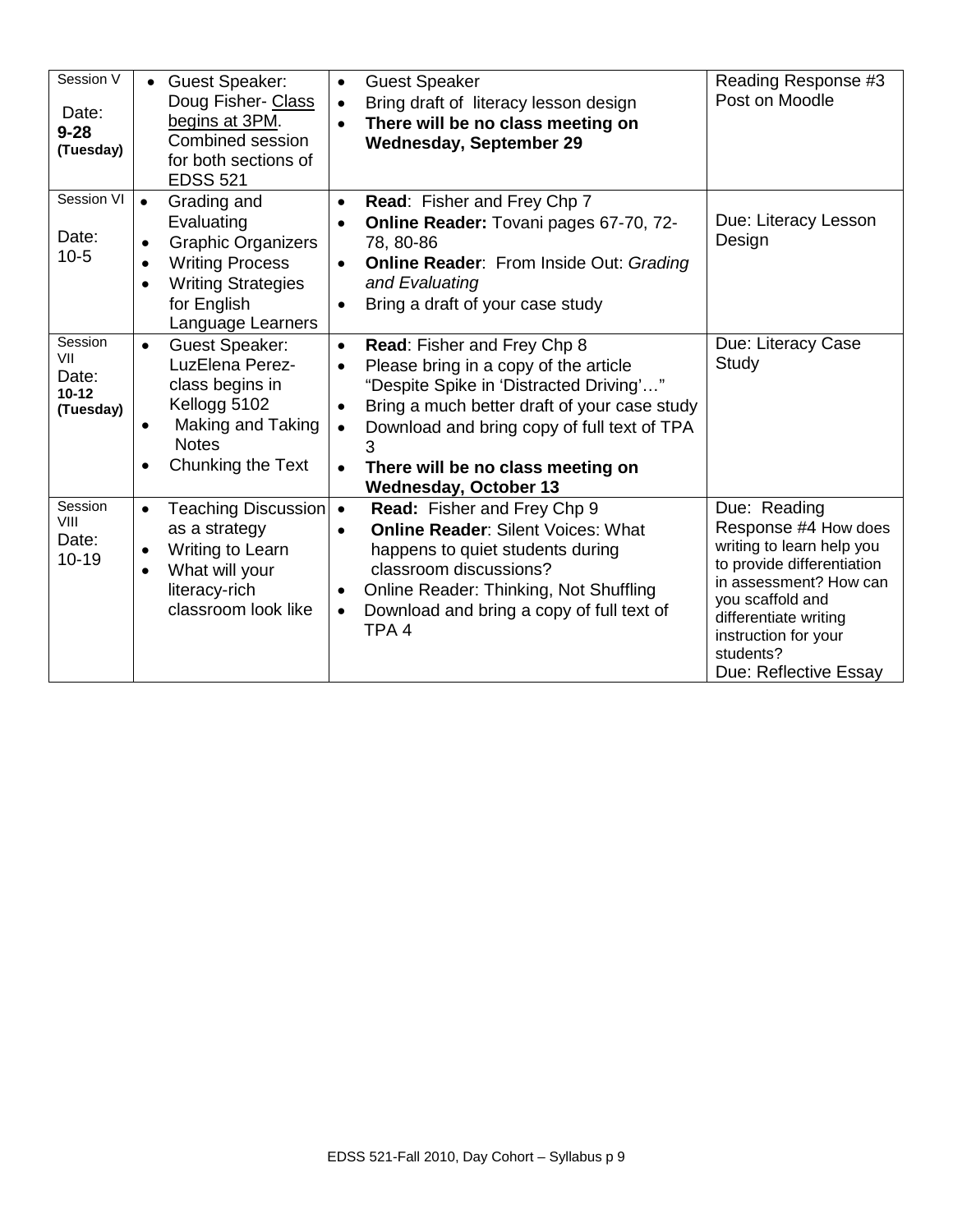## **Student Case Study**

## *General Information*

*"Teachers are committed to students and their learning. Accomplished teachers act on the belief that all students can learn. They treat students equitably, recognizing the individual differences that distinguish their students one from the other and taking account of these differences in their practice. They adjust their practice as appropriate, based on observation and knowledge of their students' interests, abilities, skills, knowledge, family circumstances and peer relationships" (from National Board Core Proposition I).* 

This assignment is designed to help you think about individual student needs within the context of whole class instruction and assessment. As a teacher, you will use assessment on a regular basis to determine how and what your students are understanding so that you can, not only monitor their progress, but inform your teaching decisions. The purpose of this assignment is for you to get to know a special needs student better, assessing his/her literacy strengths and needs as well as his/her attitudes about reading and writing and academic success in general. Knowing that you cannot do this type of in depth assessment with 160+ students in a secondary setting, it is important to recognize that you need to "know" your students. There are parts of this case study that you can do with all students, e.g. attitudinal inventories, reading and writing practices surveys, analyzing results from standardized tests (especially if your school provides summary sheets), informally assessing writing samples, etc. A more involved assessment, like this case study, would be conducted with a few students who you know need additional help and you want to pin point their needs to more accurately modify your teaching practices.

## *Analyzing and Writing your Findings:*

This will be a written academic/narrative piece. It uses both data and your own personal observations to "tell the story of a student." While the general directions and guide questions are meant to be addressed in your writing, they are provided as a guide only. They are not meant to be answered in bullet form or brief comments with incomplete sentences. Academic writing and professionalism in your comments should be maintained at all times. Use a pseudonym to keep your students anonymous. Black out all names that appear on the data, evidence, and student work you attach to the written analysis. Be professional in your comments and writing.

#### Directions:

**1. Selecting a student:** In an ideal situation you would have access to an AVID, ELD, or other content-area classroom where, after talking with the teacher and spending some time in the classroom, you would make a student selection. If this is not possible, do your best to find a willing student—someone you don't know particularly well. It is very important to have your student bring in a signed permission letter from home. You may want to talk to one of the teachers with whom you are working or your site supervisor, explain the assignment and ask for some suggestions of students who might benefit from a case study assessment. Select a student who the classroom teacher recommends as someone who is having some difficulty with reading. It often helps to enlist the support of your student by explaining this is a requirement for your literacy class and letting him/her know how much you appreciate his/her help, etc.

**2. Prewrite/pre-reflect:** Pre-write for a paragraph or two about the assumptions, questions and expectations you have about your student and her/his school experience before you spend time with her/him.

Instruments to assist you with gathering data: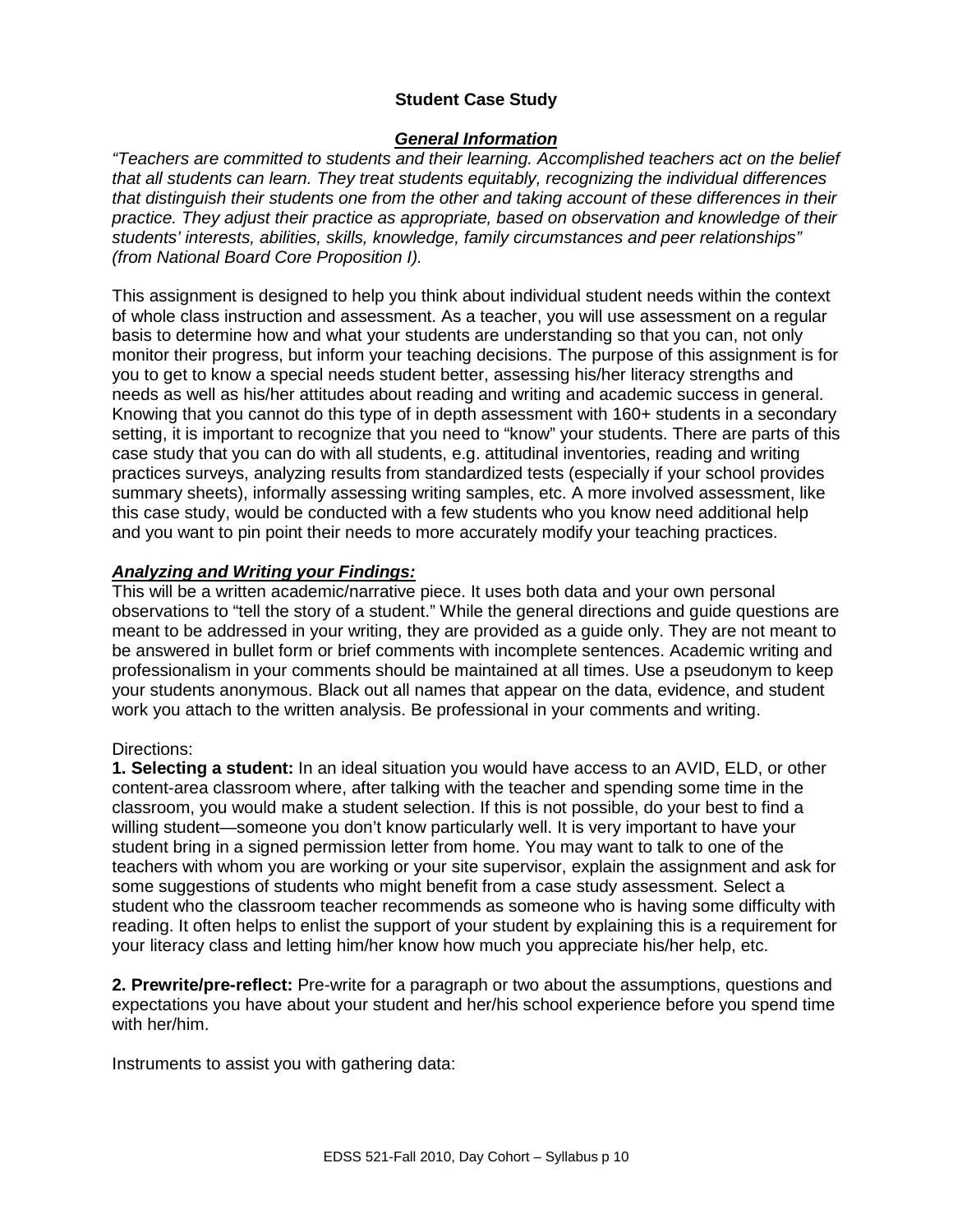**1. Individual Student Interview:** Explain to your student why you are doing this assignment and what you hope to learn from it. Ask permission to gather some information about their school history and current interests. Much of this information could also be gleaned from a whole class Interest Inventory. Ask your teacher if one was administered in the beginning of the year or if you could devise one to administer now. Interview topics:

- ♦ Ask how many schools the student has attended.
- ♦ Find out if the student moved during the first three to four grades of elementary school
- ♦ Ask about the student's early memories of learning to read and write (use your own literacy autobiography as a guide here).
- ♦ Ask how the student felt about school in grades 1-3, 4-6, junior high/middle school, high school. Look for any changes in attitude and ask for details. (If the student doesn't really open up here, you may try telling him/her an experience you had in middle school where a kid picked on you or someone made fun of your hair, etc. and ask the student if anything like that ever happened and how that made the student feel. Remember to be personable without being too personal )
- ♦ Ask how the student feels about school now.
- ♦ Ask how the student to tell you about his/her experiences and background in your particular subject area. Encourage the student to be honest, assuring the student that you understand if the subject you teach isn't necessarily their favorite.
- ♦ Ask the student what other language he/she uses . Ask if he/she can read and write in both languages; ask which language is used with friends and family. Some students will be able to describe in which language they "think," and if they still move in and out of two languages when learning in different content areas—ask about this.
- ♦ Ask the student what his/her aspirations and goals are. Look for any connection with knowledge and skills in your content area that you can identify and explain to the student.
- ♦ Remember to ask about family influences on the student's literacy, e.g. Does the student read at home? Does his/her family have much reading material around the house?, etc.
- ♦ Ask what extracurricular activities and interests the student has both in and outside of school. Is there a connection to your subject area that you can use to motivate the student?
- ♦ Ask what the student considers to be the best way for him/her to learn and what conditions keep him/her from learning.

Don't ask for information you are able to get from existing data (see list below). Use your own intuition and stop the questioning if your student seems to find all this too intrusive. Some students will be glad to talk about themselves and will offer even more information than you are asking, while others will be more reluctant to share information with someone they do not know well.

**2. Gather existing data:** You may or may not be able to access the following data, but it is valuable information and helps to add pieces to the puzzle. You may ask your on-site supervisor or the recommending teacher for access to this information.

- Ask if you can see the results of any pre-existing standardized test results.
- Ask if you can access the student's grades from past years.
- Ask if the teacher saved a writing sample from the beginning of the year and if there is a current writing sample. This writing sample may not be from the teacher with whom you are student teaching. It may be from the English teacher, if that teacher is different. Be sure to ask the circumstances surrounding the writing of the piece, e.g. was it a 10 min. journal entry, a prompt completed in one sitting, or a piece that went through the writing process with editing.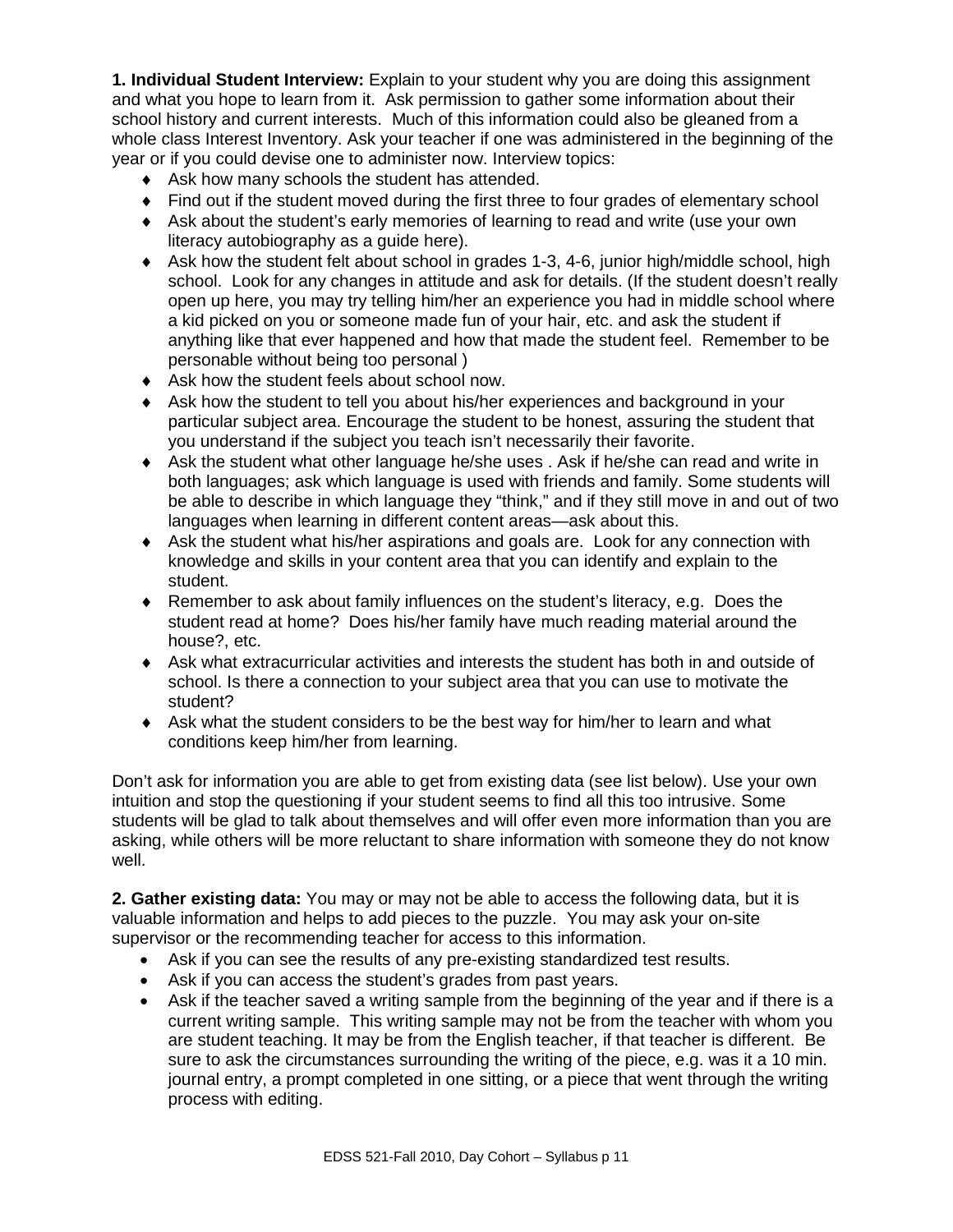- Ask if the teacher distributed and collected any interest inventories or attitudinal surveys at the beginning of the year.
- Ask the teacher what he-she has noticed about the student, e.g. regular or irregular attendance, hands work in on time, seems to be socially acclimated, etc. anything that the teacher has noticed might be useful information.

**3. Shadow your student:** Spend 3 periods during the day with your student as well as breaks, lunch and/or an extracurricular activity that is related to school. Observe and include in your notes:

- Date of shadowing
- A description of each class; including size, length, number of students, expectations of student performance, and climate of the class.
- How the student responds in situations throughout the period
- Learning strategies your student demonstrates (especially reading and writing)
- Interaction your student has with teacher and peers
- Description of non-class time
- Reflection of the day; your overall reaction to events of the day, where and why your student was most involved, any problem areas your student encountered.

**4. Design and administer a Content Area Reading Inventory (CARI).** You may only want to administer the CARI to your two selected students; however, it can easily be administered to a whole class and helps you to determine any difficulties the class may have in reading your required textbook.

## **In subject area groups, take a passage from a content text.**

## Modified from:

Dornan, R., Rosen, L., & Wilson, M. ((1997). *Multiple voices, multiple texts: Reading in the secondary content areas.* Portsmouth, NH: Heinemann.

The CARI is a teacher-made group or individual reading assessment tool based on the core text or reading material in the classroom. It measures students' performance reading subject material. The CARI is different from just previewing the text in that it helps to diagnose your students' ability to independently read and comprehend the text. There is no standardized way to create a CARI; however, most sources recommend that it contain questions covering the use of text components and study aids, vocabulary knowledge and strategies, and comprehension.

Construct about 15 questions from the following areas:

# **Vocabulary and Comprehension: Choose a selection from the textbook, 1-2 pages, depending on the amount of text on each page.**

- Vocabulary knowledge and Strategies, e.g. defining words, inferring meaning from context, finding and applying definitions from dictionary or glossary (5-6 questions)
- Comprehension, e.g. finding text-explicit information (fact/recall), finding text-implicit information (inferential meaning) (8-10 questions)
- Learning aids, e.g. graphs, charts, tables, maps, study questions, etc. (2-3 questions). You may combine text and a chart or graph if that is more typical of the types of reading your students will do, e.g. math text.

*Question construction can be varied, including multiple choice, fill in the blank, short answer.*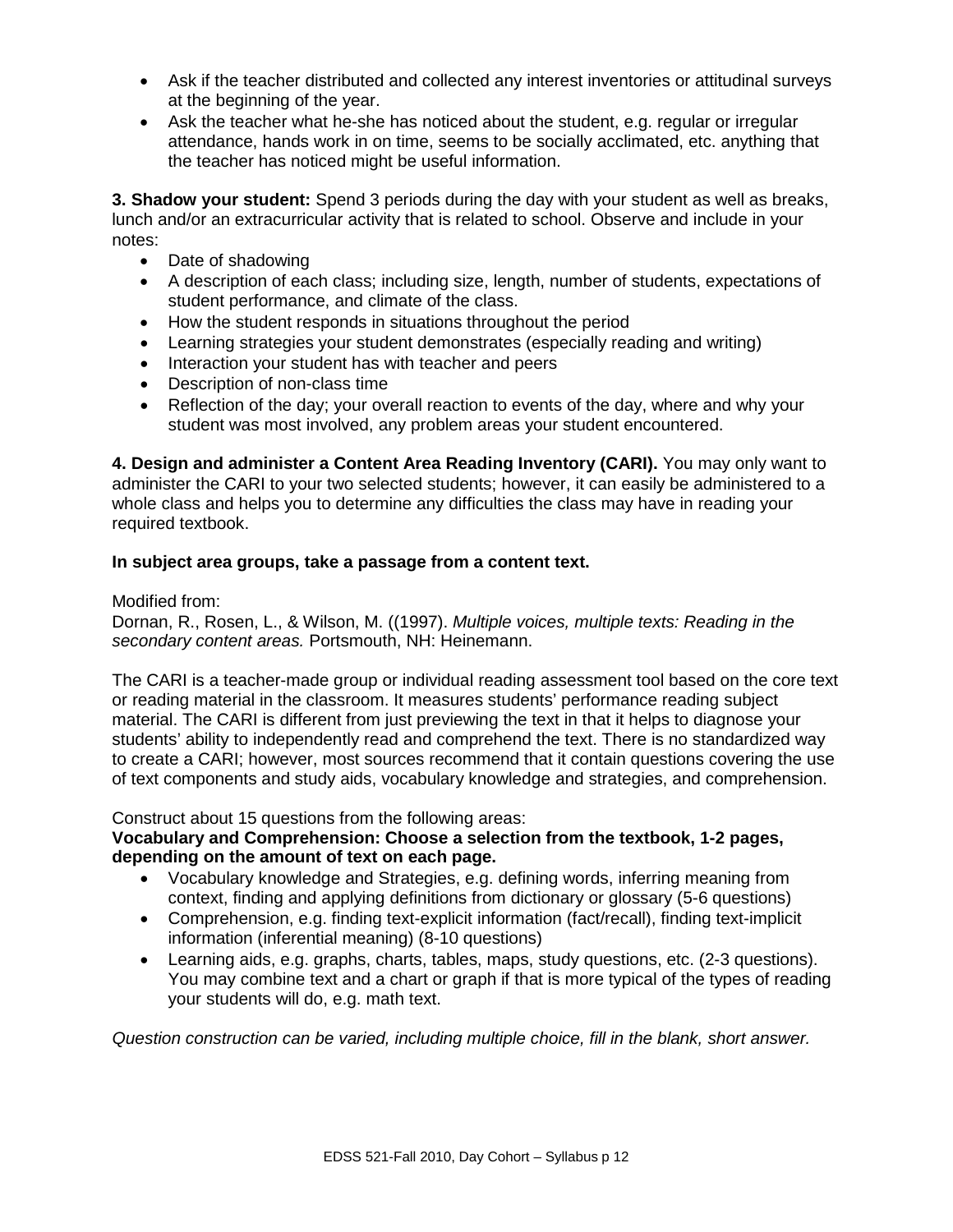Sample questions for American history:

This section of the Reading Inventory deals shows how well you can deal with academic vocabulary as well as your ability to understand what you read in this text. Turn to page 599 and read Section Three, "The Great Depression shatters the prosperity of the 1920s."Then answer the following questions based on the reading.

- 1. In the middle of the 1<sup>st</sup> paragraph, why is the word **prosperity** highlighted in dark print? Write your own definition of this word, using information from the paragraph.
- 2. Examine the chart on p. 600. What industries were most negatively affected by the economy during the Depression?
- 3. The section survey at the end identifies important terms. If you can't find a term, where do you look for information?
- 4. How did overproduction and overspeculation lead to the stock market crash of 1929? (inferential)
- 5. How did the Hoover administration respond to the Great Depression? (fact/recall)
- 6. Why were farmers hit hardest by the Depression? (inferential)
- 7. What influence did the auto license tag on p. 604 have on the 1932 election? (inferential) ETC.

# **Administration of the CARI:**

Although the CARI is designed to be administered to a whole class, you may choose to administer it only to your selected students. Be sure students know that the CARI is for their benefit—to help you plan for instruction—not as a grade in the grade book.

Observe students, especially your case study student(s), as they take the inventory, noting who looks stressed, who can't seem to find the answers to the questions, who breezes through the inventory, and who just gives up. Recording these observations and comparing them to the CARI scores will give additional insight into each student's inventory results and reading abilities as well as into the text's "friendliness."

Analyze the results with item analysis. If the first 4 questions deal with text organization and structure, then determine how students did in that particular section. If the next 4 questions deal with vocabulary, then analyze that section separately, as well. Do the same for the comprehension questions, even identifying which are fact/recall, and which are inferential. Although analyzing the "whole" inventory score is helpful, item and section analysis will yield more beneficial information for particular strengths and weaknesses.

While there are certain questions that you will want to look at yourself, one suggestion is to ask students to exchange papers for correction. This allows you to "teach" parts of the book as you review the questions and answers. Once scores are calculated, go over the CARI with the class, giving students a chance to discuss where and why they had problems. This also helps to inform your teaching and identify areas of strength and weakness.

After collecting data, in your narrative include the following information. Suggested resources are included in parentheses:

- Gender and age of the student
- Explain why you selected this student.
- Explain the instructional challenge that he/she presents.
- Identify the student's linguistic background. Explain how the information will influence your academic instructional planning, including assessment.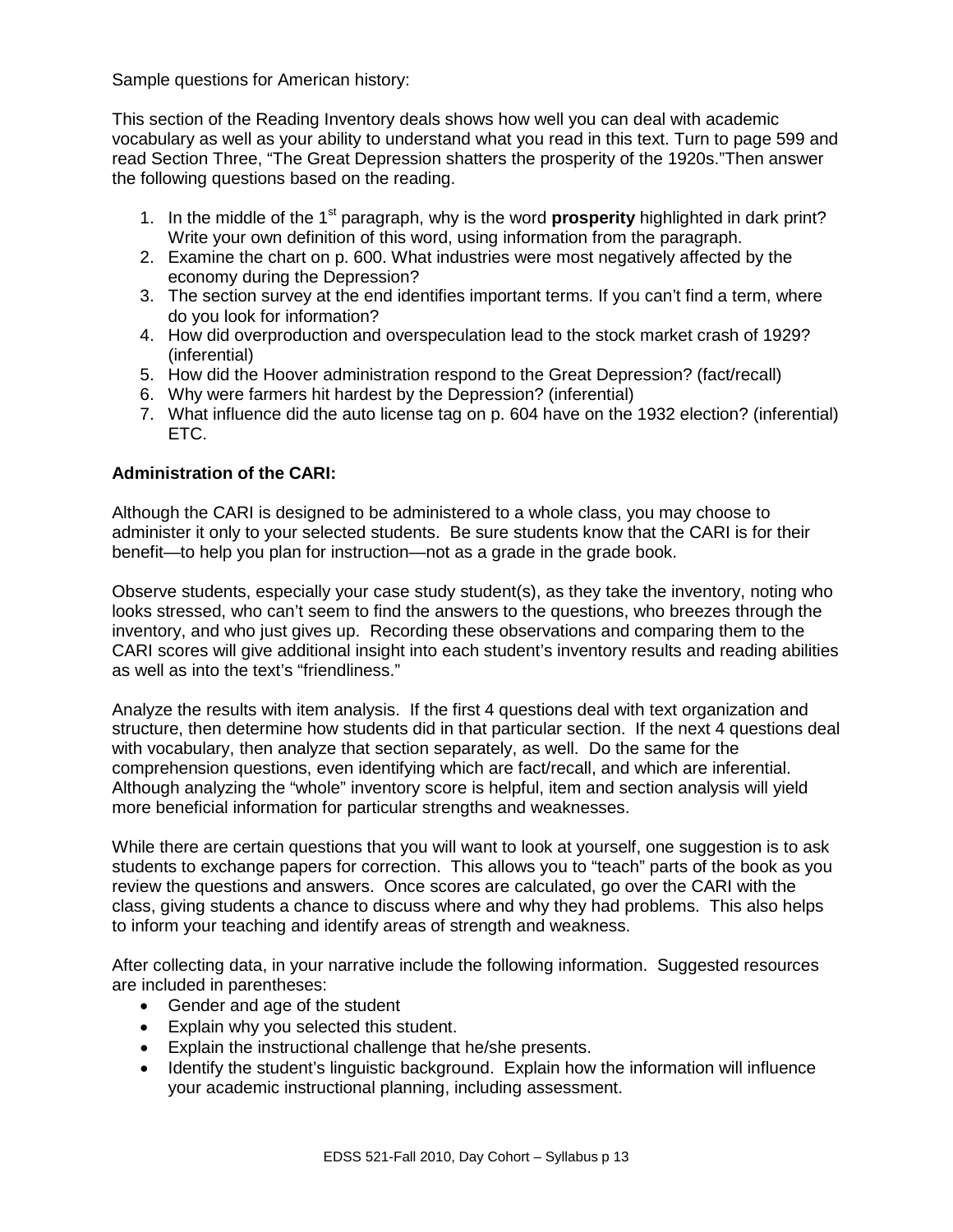- Explain what you learned about the student's academic language abilities in relations to his academic content area (CELDT scores, Content Area Reading Inventory (CARI), information from current teacher, past teacher, AVID teacher, ELD teacher, cumulative records). Explain how the information will influence your academic instructional planning, including assessment.
- Describe the student's content knowledge and skills in this subject matter (cumulative records, e.g. past grades in this content, current grades, standardized test scores in this content, CARI). Explain how the information will influence your academic instructional planning, including assessment.
- Describe any physical, social, and emotional development relevant to this academic content area (interview, interest inventory, information from other teachers). Explain how the information will influence your academic instructional planning, including assessment.
- Describe the student's cultural background including family and home relevant to this academic content area (interview, cumulative records). Explain how the information will influence your academic instructional planning, including assessment.
- Describe any special considerations, including health issues relevant to this academic content area (cumulative records, information from cooperating teacher). Explain how the information will influence your academic instructional planning, including assessment.
- Identify any interests and aspirations relevant to this academic content area (interview). Explain how the information will influence your academic instructional planning, including assessment.
- Other relevant information especially related to any aspect of this academic content area and your particular class, e.g. attendance, extracurricular activities, etc. (interview). Explain how the information will influence your academic instructional planning, including assessment.
- Reflect upon your findings. Looking back on your original prewriting/pre-reflection, which assumptions held true and which did you have to struggle with in terms of disparities? What do your preliminary assumptions, etc. say about where you are as a teacher and what you need to focus on with future students? What implications does this experience have for you as a future teacher? What kind of "a-ha's" did you experience while completing this case study?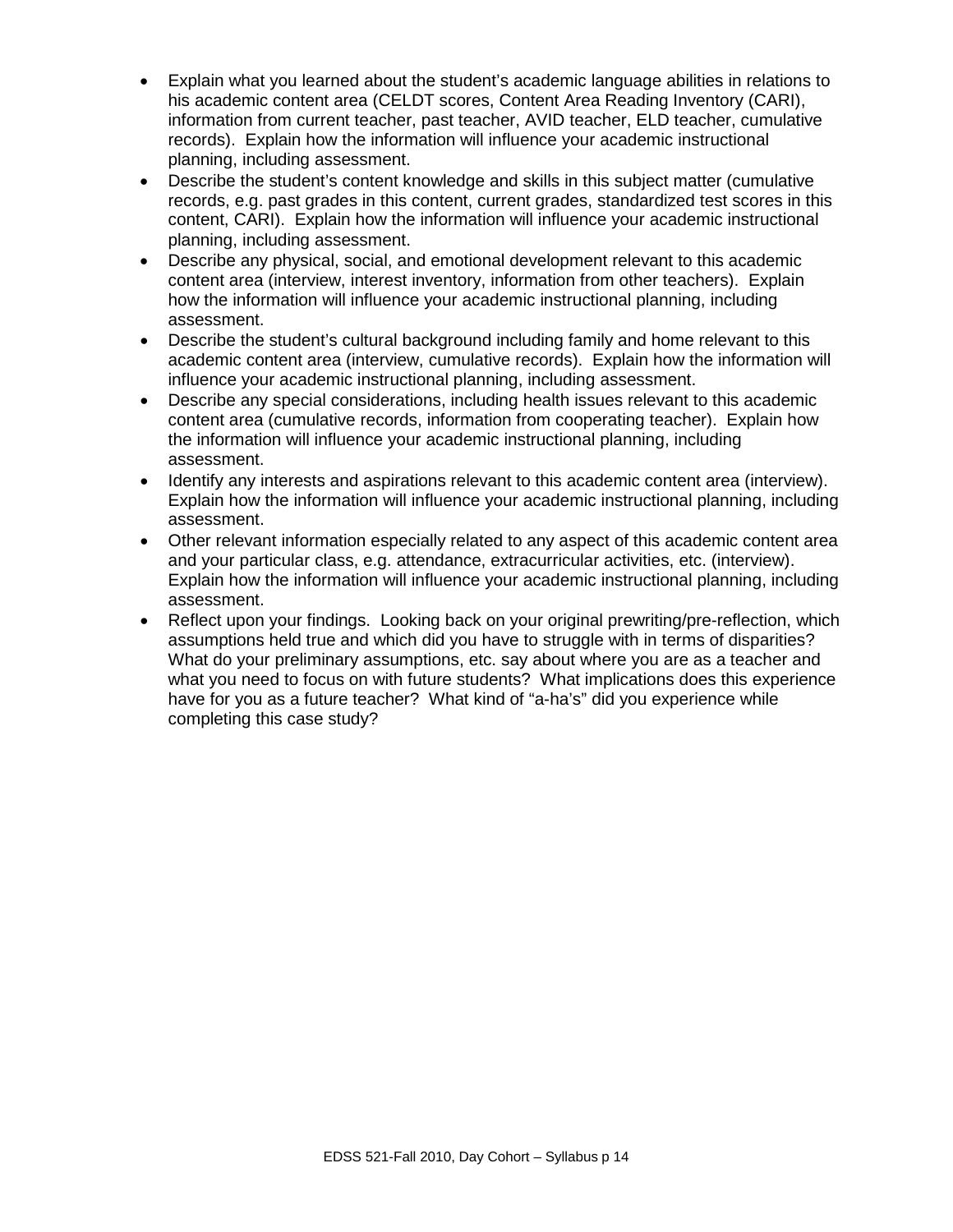#### **ASSESSMENT Checklist and Rubric FOR STUDENT CASE STUDY**

**Name: \_\_\_\_\_\_\_\_\_\_\_\_\_\_\_\_\_\_\_\_\_\_\_\_\_\_\_\_\_\_\_\_\_\_\_\_\_\_\_\_\_\_ Date: \_\_\_\_\_\_\_\_\_\_\_\_\_\_\_\_\_\_\_\_\_\_\_\_**

**You must include feedback from a peer as well as your own self assessment on this checklist and rubric.** 

# Check for review

| Peer | Self | Instructor                                                                                                                                                                                                                 |
|------|------|----------------------------------------------------------------------------------------------------------------------------------------------------------------------------------------------------------------------------|
|      |      | Gender and age of the student                                                                                                                                                                                              |
|      |      | Reasons for selecting this student are explained.                                                                                                                                                                          |
|      |      | Instructional challenge that the student represents are explained.                                                                                                                                                         |
|      |      | Student's linguistic background identified and accompanied by an                                                                                                                                                           |
|      |      | explanation of its influence on academic instructional planning, and<br>assessment.                                                                                                                                        |
|      |      | Student's academic language abilities are described and accompanied by                                                                                                                                                     |
|      |      | an explanation of the influence on academic instructional planning,<br>including assessment.                                                                                                                               |
|      |      | Student's content knowledge and skills in your subject matter are                                                                                                                                                          |
|      |      | described and accompanied by an explanation of the influence on                                                                                                                                                            |
|      |      | academic instructional planning, including assessment.                                                                                                                                                                     |
|      |      | Student's physical, social, and emotional development is described                                                                                                                                                         |
|      |      | accompanied by an explanation of its relevance to the student's ability in<br>this academic content area and its influence on academic instructional                                                                       |
|      |      | planning, including assessment.                                                                                                                                                                                            |
|      |      | Student's cultural background, including family and home, are described<br>accompanied by an explanation of its relevance to this academic content<br>area and its influence on academic instructional planning, including |
|      |      | assessment.                                                                                                                                                                                                                |
|      |      | Student's interests and aspirations are described accompanied by an<br>explanation of how the information influences academic instructional                                                                                |
|      |      | planning, including assessment.                                                                                                                                                                                            |
|      |      | The analysis shows evidence of editing and proofreading final draft so                                                                                                                                                     |
|      |      | that errors in spelling, punctuation, capitalization and usage do not<br>impede comprehension.                                                                                                                             |
|      |      | Reflection indicates knowledge of student and its influences on academic                                                                                                                                                   |
|      |      | planning, instruction, and assessment.                                                                                                                                                                                     |
|      |      | The writing includes observations and opinions supported by data to "tell<br>a story."                                                                                                                                     |

Peer Comments:

Self Comments:

Instructor Comments: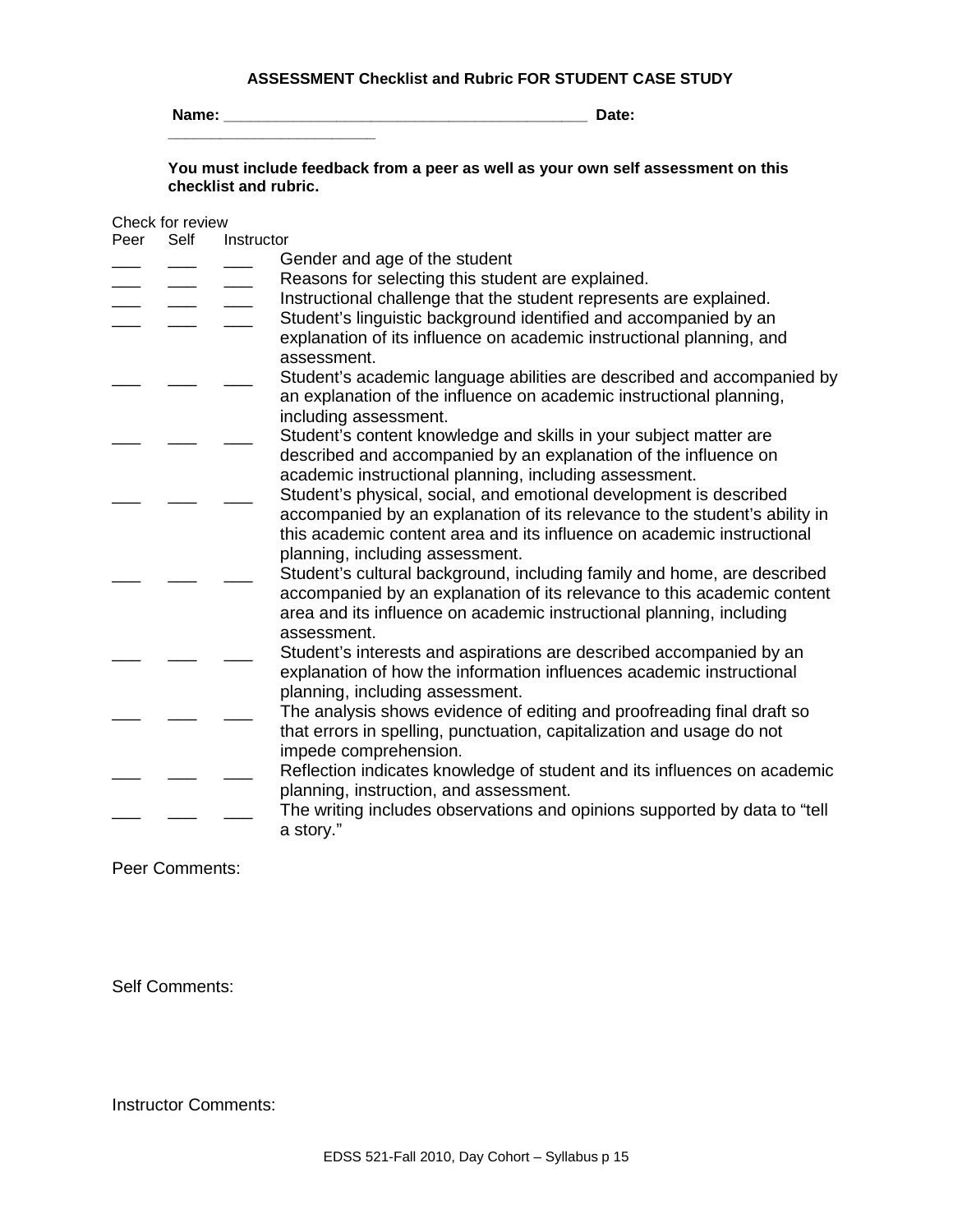| Lesson Creator: |  |
|-----------------|--|
| Peer Reviewer:  |  |

# **EDSS 521 Lesson Plan Rubric**

Check off each of the criteria that are present and acceptable. If any area needs revision, do not check it off.

| <b>Criteria</b>                                                                                                                                                                                                                                                                                                                                                                                                                                                                                                  | Peer | <b>Self</b> | Inst. |
|------------------------------------------------------------------------------------------------------------------------------------------------------------------------------------------------------------------------------------------------------------------------------------------------------------------------------------------------------------------------------------------------------------------------------------------------------------------------------------------------------------------|------|-------------|-------|
| 1. Student Facts:<br>• Facts about the whole class strengths and needs indicate knowledge of<br>students and considerations for teaching.<br>• Accommodations for ELL and Spc. Needs students are appropriate based<br>on the requirements of the lesson and knowledge of students.                                                                                                                                                                                                                              |      |             |       |
| 2. Lesson Objective(s):<br>• Content objective clearly defines what students will do to demonstrate<br>their mastery of the content and literacy processes that are the goals of<br>the lessons.<br>• Language objective supports academic language development.<br>• Practice in at least 2 of the language skills (reading, writing, listening,<br>speaking) is provided.<br>(TPE 5)                                                                                                                           |      |             |       |
| 3.Assessment:<br>• Formative and summative assessment ensures knowledge of students'<br>understanding for both teacher and student.<br>• Where appropriate and helpful, rubrics provide clear criteria for content<br>and behavioral expectations.                                                                                                                                                                                                                                                               |      |             |       |
| 4. Lesson Plan:<br>• Steps/components of the lesson plans are thoroughly described to show a<br>coherent sequence and progression of the lesson for building content-<br>related concepts and language skills. (TPE 9)<br>• Questions and prompts are included when specified in the lesson plan<br>• Differentiation for Special Needs and English Learners addresses content,<br>process, and/or product<br>• Management and procedures are outlined for such activities as bell work,<br>forming groups, etc. |      |             |       |
| 5. Instructional Activities:<br>• Activities provide scaffolding and practice for mastery of key concepts and<br>academic vocabulary. (TPE 6)                                                                                                                                                                                                                                                                                                                                                                    |      |             |       |

Peer Comments:

Instructor Comments:

*The Maintenance and Development of Positive Teacher Dispositional Behaviors*